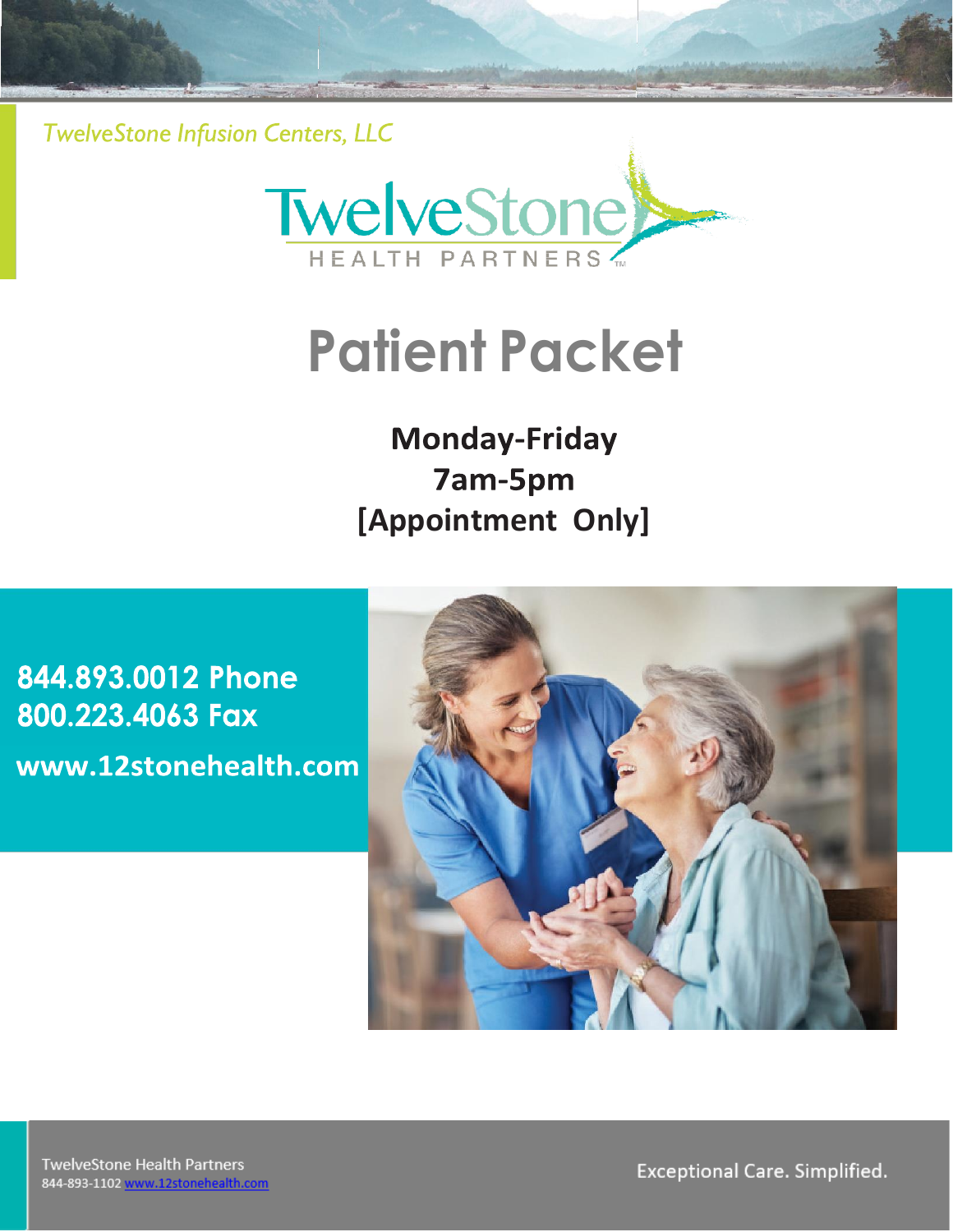

Thank you for choosing the TwelveStone Infusion Center. We look forward to serving you!

#### **The Day of Your Infusion**

On the day of your appointment, please arrive 15 minutes early. You will enter through the front door where a receptionist will show you to the Infusion Center waiting area.

#### **Preparing for Your Infusion**

Please be sure to drink at least 16 ounces of water, bring your completed new patient forms included with this letter, a list of your current medications, insurance card, and copayment. Please wear comfortable clothes and dress in layers. You are welcome to bring a blanket and pillow, your laptop/tablet, and whatever you might need to be comfortable and pass the time during your infusion.

#### **What You Can Expect In Your Suite**

Our ambulatory center offers private suites in a relaxed setting for your specialty infusion or injection. Every patient has access to a comfortable recliner, room for a guest (12 years and older) and a couch for seating, a large screen tv and soundbar, wireless internet, snacks and beverages.

#### **When to Cancel**

Please cancel your appointment if you have a fever, infection, are on antibiotics, have yellow/brown/green drainage, or have had live vaccines in the last 8-12 weeks. If you have any questions about whether you should receive your infusion, please contact your physician. If you need to cancel your appointment, please call at least 48 hours in advance. If you are more than 15 minutes late, you may be asked to reschedule.

#### **Emergency**

In the event of an emergency or reaction, please call 911 or contact your prescriber.

TwelveStone Infusion Center looks forward to caring for you. If you have any questions or concerns, please feel free to call us at 844-893-0012.

**John 12: 26** Whoever serves me must follow me; and where I am, my servant also will be. My Father will honor the one who serves me.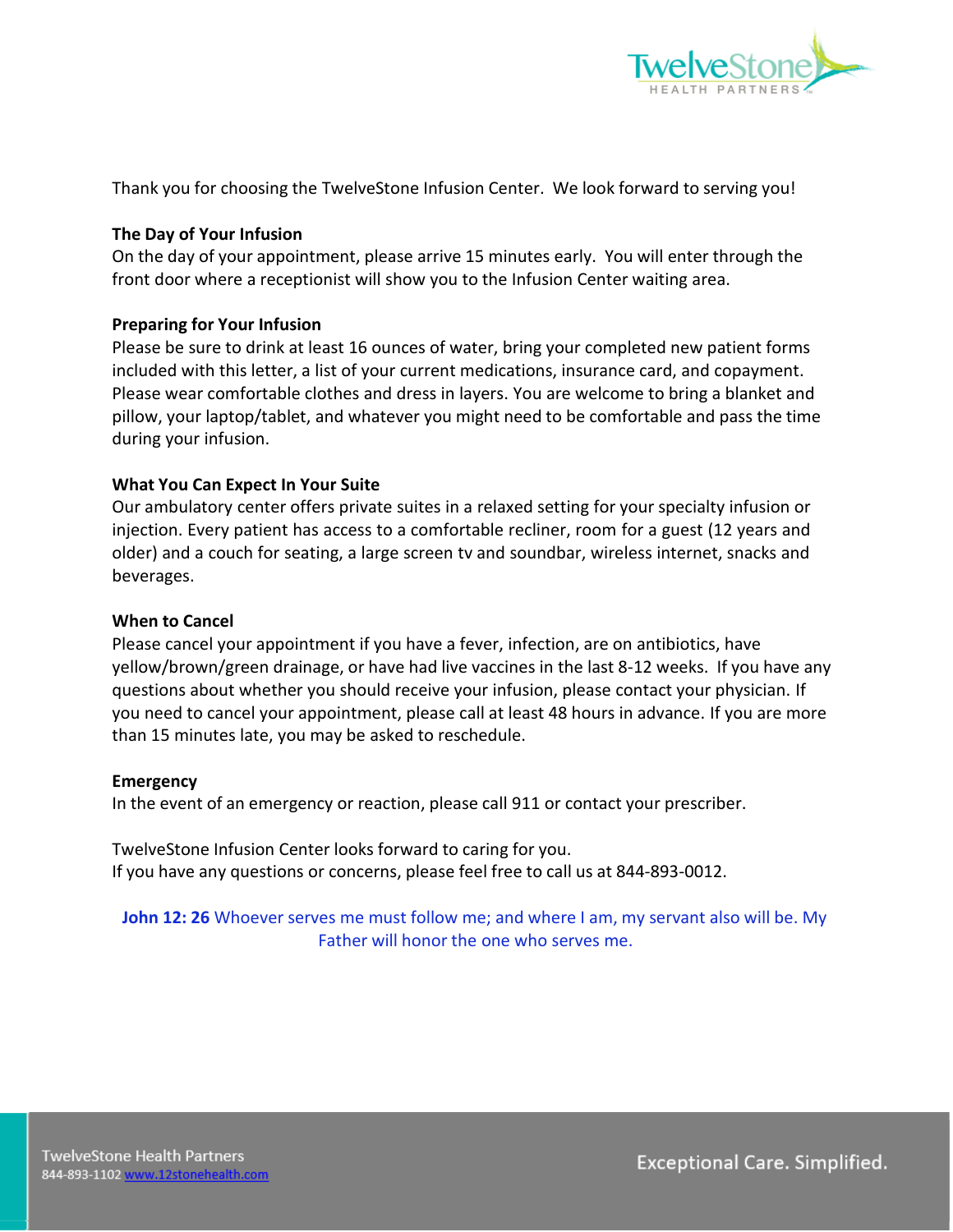

#### **TwelveStone Infusion Centers, LLC Notice of Privacy Practices Effective Date: May 7, 2018**

The TwelveStone Infusion Centers, LLC ("Infusion Center*"*) understands that your health information is sensitive, and we are committed to protecting it. This Notice of Privacy Practices ("Notice*"*) describes how your health information may be used and disclosed, and how you can get access to this information. Please review this document carefully.

**Your Health Information:** The Infusion Center creates a record of your care. Typically, this record contains information such as your symptoms, test results, diagnoses, treatment, and related medical information, as well as billing and insurance information. This Notice applies to all of the records related to your care that the Infusion Center creates or maintains.

**How We Use Your Health Information:** This Notice describes how we may use within our Infusion Center and disclose your health information. This Notice also describes your rights to access and control your health information.

**Uses and Disclosures of Health Information Not Requiring Consent or Authorization**: The following categories describe different ways that we use and disclose medical information without your authorization under most circumstances. While we set forth examples, not every potential use or disclosure in a category will be listed.

Treatment: We will use and disclose your health information to provide you with medical treatment or services. Your health information may be disclosed to physicians, providers, nurses, technicians, interns, and others involved in your care at the Infusion Center. We may also disclose your health information to other healthcare providers outside the Infusion Center who are participating in your treatment, to pharmacists who are filling your prescriptions, to laboratories performing tests, and to family members who are helping with your care, and so forth.

Payment: We will use and disclose your health information for payment and collection purposes. For example, we may need to obtain authorization from your insurance company before providing certain types of treatment. We will submit bills and maintain records of payments from you, your health plan (e.g. your insurance) and/or applicable third parties. Health information may be shared with the following: billing companies, insurance companies (private and government health plans), government agencies in order to assist with qualifications of benefits, or collection agencies.

Operations: Your health information may be used and disclosed for purposes of furthering day-to-day Infusion Center operations. We may use and disclose your health information for administrative, financial, legal, and quality improvement activities performed to operate the Infusion Center's business and to support our core functions of treatment and payment. For example, we may combine and assess the health information of our patients to evaluate the need for new services or treatment. We may use and disclose your health information to perform various functions (e.g. appointment reminders, accreditation; quality evaluations or records analysis; training staff, students, interns, other health care providers or ancillary staff such as billing personnel, to assist in resolving problems or complaints within the Infusion Center). We may use your health information to contact you to provide information about referrals, for follow-up with lab results, to inquire about your health or for other reasons. We may share your health information with Business Associates who assist us in performing operational functions, but we will always obtain assurances from them to protect your health information the same as we do.

As Required by Law: We may have an obligation under federal, state, or local law to disclose your health information. For example, we may be required to report gunshot wounds, suspected abuse, or neglect.

Military Activity and National Security: When the appropriate conditions apply, we may use or disclose health information of individuals who are Armed Forces personnel for activities deemed necessary by appropriate military command authorities, for the purpose of a determination by the Department of Veterans Affairs of your eligibility for benefits, or to foreign military authority if you are a member of that foreign military services.

Notice of Privacy Practices: Page **1** of **4**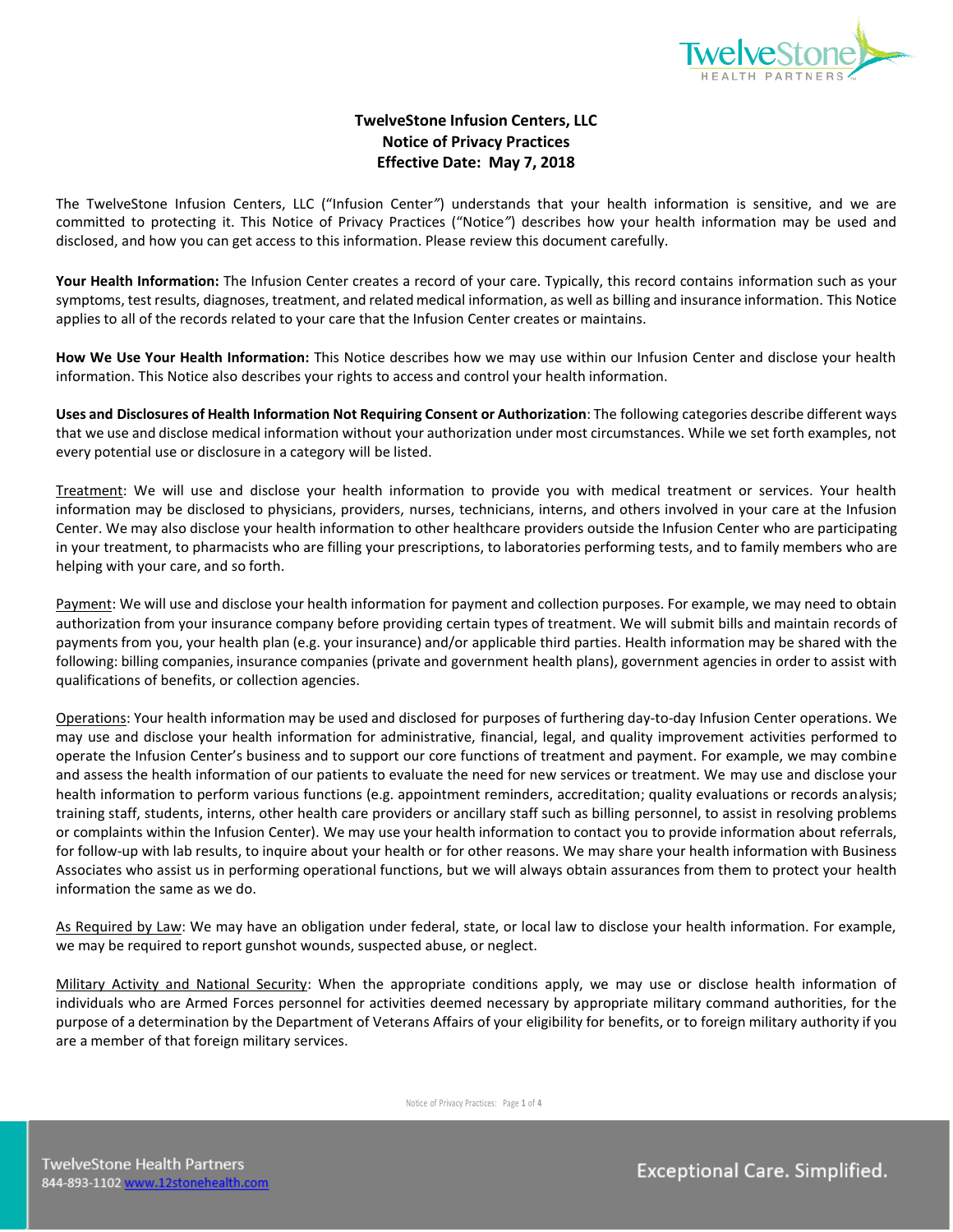

Research: We may use or disclose health information for research studies but only when they meet all federal and state requirements to protect your privacy (such as using only de-identified data whenever possible). You may also be contacted to participate in a research study.

Food and Drug Administration (FDA): We may disclose to the FDA medical information related to FDA regulated products or activities to collect or report adverse events, product defects or problems, or biological product deviations, to track FDAregulated products; to enable product recalls, repairs or replacement, or conduct post marketing surveillance.

Abuse, Neglect, Or Domestic Violence: We may disclose your health information if we reasonably believe you are a victim of abuse, neglect, or domestic violence to a government authority authorized by law to receive reports of such abuse, neglect, or domestic violence.

Health Oversight Activities: We may disclose your health information to a health oversight agency for activities authorized by law. These oversight activities might include audits, investigations, inspections, and licensure or disciplinary actions or other government oversight activities. These activities are necessary for the government to monitor the healthcare system, government benefit programs, and compliance with law.

Judicial and Administrative Purposes: Consistent with applicable law, we may disclose health information about you for judicial, administrative, and law enforcement purposes.

Health or Safety: We may use or disclose your health information to prevent or lessen a serious and imminent threat to a person's or the public's health or safety.

Law Enforcement Purposes: We may disclose your medical information to law enforcement officials in the following cases: as required by law to report wound or physical injury; in compliance with, and as limited by the relevant requirements of a court order or court-ordered warrant, subpoena, summons, or similar process; identification or location of a suspect, fugitive, material witness, or missing person; in limited circumstances when the individual is or may be the victim of a crime; about an individual who has died to alert law enforcement that the individual's death may have resulted from criminal conduct; related to criminal conduct that occurred on the Infusion Center's property; or in a medical emergency not on the Infusion Center's property to report the nature or location of a crime, the victim(s) of such crime, and the identity, description, and location of the criminal.

National Security and Intelligence Activities: We may release your health information to authorized federal officials for lawful intelligence, counterintelligence and other national security activities authorized by law.

Coroners, Medical Examiners and Funeral Directors: We may disclose medical information to a coroner or medical examiner to identify a deceased person, determine cause of death, or other purposes as authorized by law. We may disclose medical information to funeral directors so they can carry out their duties.

Organ Procurement Organizations: Consistent with applicable law, we may disclose medical information to organ procurement organizations or other entities engaged in the procurement, storage, or transplantation of organs, eyes, or tissue to facilitate organ, eye, or tissue donation and transplant.

Inmate or in Custody of Law Enforcement: If you are an inmate in a correctional institution or under lawful custody of law enforcement, we may disclose your health information to a correctional institution or law enforcement official as allowed or required by law.

Disaster Relief: We may use or disclose your health information to an authorized public or private entity to assist in disaster relief efforts.

Worker's Compensation: We may disclose health information to the extent authorized by and to the extent necessary to comply with laws relating to worker's compensation or other similar programs established by law.

Notice of Privacy Practices: Page **2** of **4**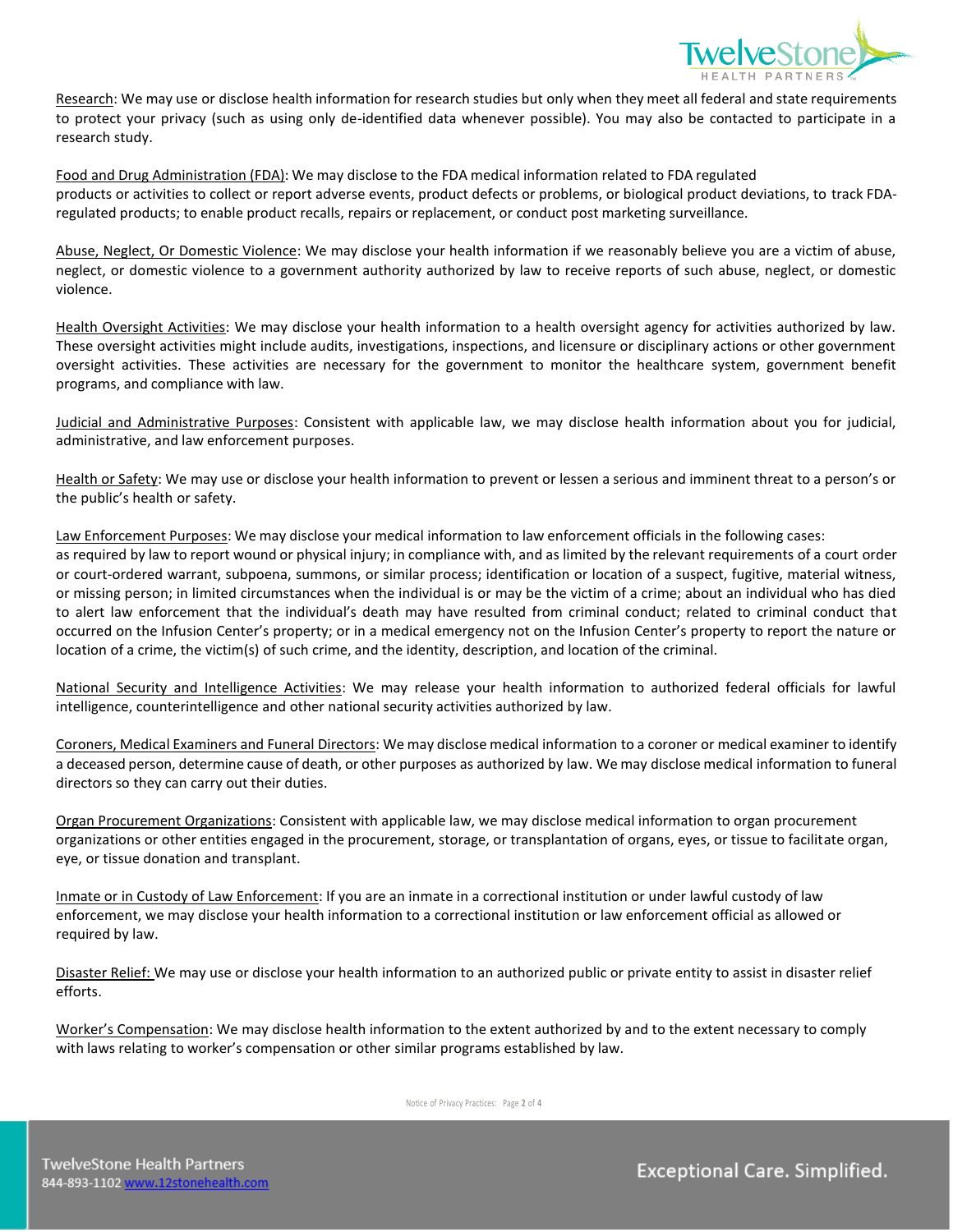

Public Health: We may disclose your medical information for public health activities, including: for prevention or control of disease, injury, or disability; for reporting of disease, injury, or vital events such as birth or death; for public health surveillance, investigations or interventions; at the direction of a public health authority to an official of a foreign government agency acting in collaboration with a public health authority; to a public health authority or other government authority authorized by law to receive reports of child abuse or neglect; to notify a person who has been exposed to a communicable disease or who may be at risk of contracting or spreading a disease or condition; for reporting of child abuse or neglect; under limited circumstances, to report to an employer information about an individual who is a member of the employer's workforce related to a work-related illness or injury or a workplace-related medical surveillance.

Disclosure to Relatives, Close Friends and Other Caregivers: We may use or disclose your health information to a family member, other relative, a close friend, or any other person identified by you when you are present for, or otherwise available prior to, the disclosure, if we obtain your agreement or provide you with the opportunity to object to the disclosure and you do not object or if we reasonably infer that you do not object to the disclosure.

Patient Directory Information: Unless you tell us otherwise, we will include your name, location of the facility, and your general condition (good, fair etc.) in our patient directory and make this information available to anyone who asks for you by name.

Certain Limited Marketing Communications: we may provide refill reminders or communicate with you about a drug or biologic that is currently prescribed to you so long as any payment we receive for making the communication is reasonably related to our cost of making the communication. In addition, we may market to you in a face-to-face encounter and give you promotional gifts of nominal value without obtaining your written authorization.

**Uses and Disclosures of Health Information Requiring Authorization**: For uses and disclosures for purposes other than as described above, we are required to have your written authorization. Most uses and disclosures for marketing purposes (other than under the limited circumstances as described above) and disclosures that constitute the sale of your health information require your authorization. Authorizations can be revoked at any time to stop future uses/disclosures except to the extent that we have already relied on your authorization. We will not use or disclose psychotherapy notes about you without your authorization except for use by the mental health professional who created the notes to provide treatment to you or to defend ourselves in a legal action or other proceeding brought by you.

**Your Rights Regarding Your Health Information:** You have certain rights with regard to your health information as described below.

Right to Request Additional Restrictions: You may request restrictions on our use and disclosure of your health information (1) for treatment, payment and health care operations, (2) to individuals (such as a family member, other relative, close friend or any other person identified by you) involved with your care or with payment related to your care, or (3) to notify or assist in the notification of such individuals regarding your location and general condition. While we will consider all requests for additional restrictions, we are not required to agree to a requested restriction unless the disclosure is to a health plan for purposes of carrying out payment or health care operations and the information pertains solely to a health care item or service for which you have paid us out of pocket in full. If you wish to request additional restrictions, please contact the Privacy Officer. We will send you a written response.

Right to Receive Communications by Alternative Means/Locations: You may request in writing, and we will attempt to accommodate any reasonable request, to receive your health information by alternative means of communication or at alternative locations.

Right to Inspect and Copy Your Health Information: You may request access to your medical record file and billing records maintained by us in order to inspect and request copies of the records. Under limited circumstances, we may deny you access to a portion of your records. If you desire access to your records, please submit a written request to the Privacy Officer. If you request copies, we may charge you a reasonable copy fee.

Notice of Privacy Practices: Page **3** of **4**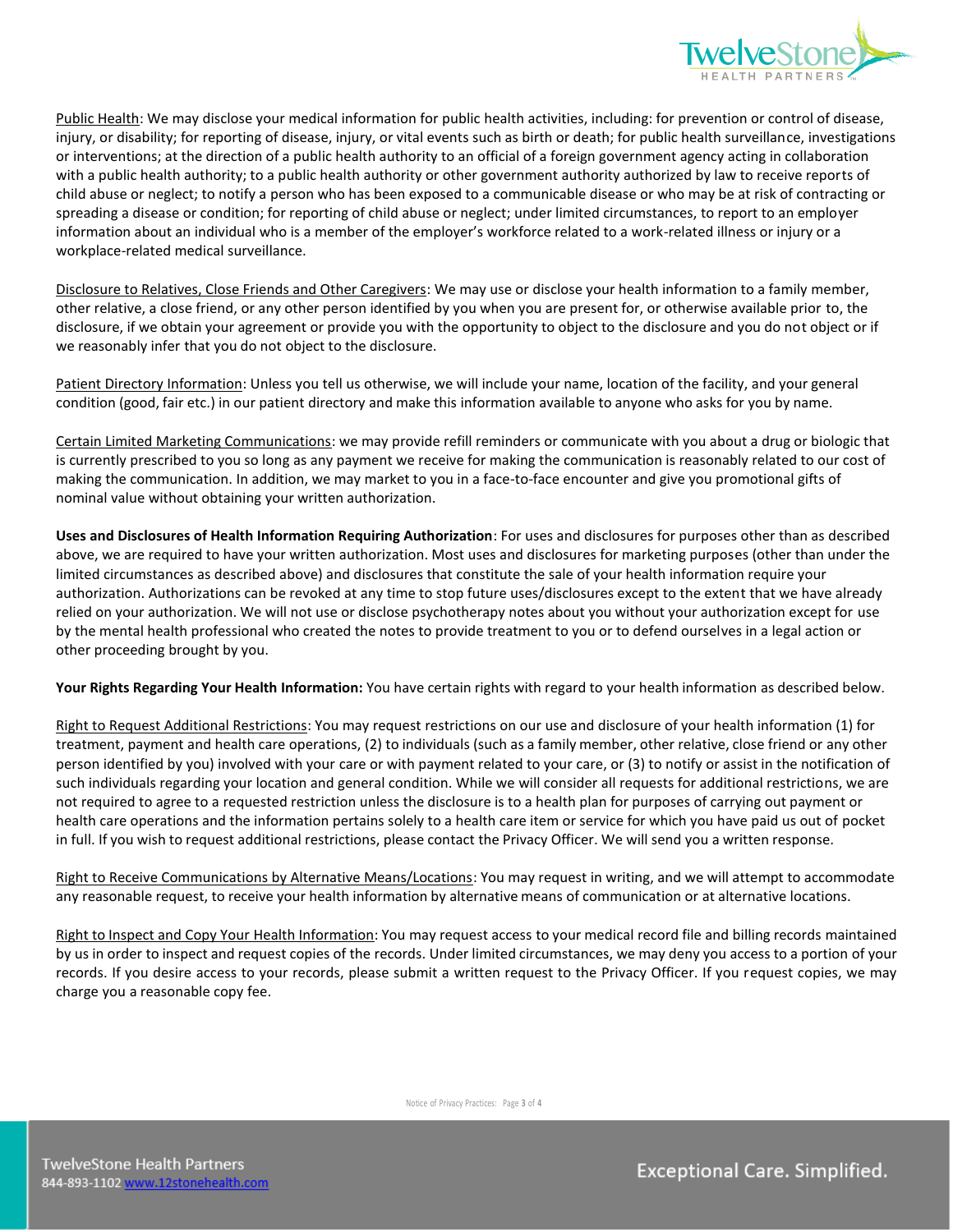

Right to Request Amendment to Your Record: You have the right to request that we amend your health information maintained in your record. If you desire to amend your record, please submit the request in writing to the Privacy Officer. We will comply with your request unless we believe that the information that would be amended is accurate and complete or other special circumstances apply.

Right to Receive an Accounting of Disclosures: Upon request, you may obtain an accounting of certain disclosures of your health information made by us during any period of time prior to the date of your request provided such period does not exceed six years. If you request an accounting more than once during a 12- month period, we may charge you a reasonable fee for the accounting statement.

Right to Receive Paper Copy of this Notice: You have the right to obtain a paper copy of this Notice from us, upon request. We will provide you a copy of this Notice on the first day we treat you at our facility. In an emergency situation, we will give you this Notice as soon as possible.

Further Information; Complaints: If you desire further information about your privacy rights, are concerned that we have violated your privacy rights or disagree with a decision that we made about access to your health information, you may contact the Privacy Officer. You may also file written complaints with the Director, Office of Civil Rights of the U.S. Department of Health and Human Services. Upon request, the Privacy Officer will provide you with the correct address for the Director. We will not retaliate against you if you file a complaint with us or the Director.

Breach of Unsecured Health Information: You have the right to receive notification of any breach of your unsecured health information.

**Our Legal Duty:** We are required by law to protect and maintain the privacy of your health information, to provide this Notice about our legal duties and privacy practices regarding health information, and to abide by the terms of the Notice currently in effect. We may update or change our privacy practices and policies at any time. Before we make a significant change in our policies, we will change our Notice and post the new Notice at the Infusion Center and on our website at: **12stonehealth.com**. You can also request a copy of our Notice at any time. If you are concerned about your privacy rights, or if you disagree with a decision we made about your records, you may contact the Privacy Officer.

#### **Privacy Officer: If you have any questions, requests, or complaints, please contact:**

| Email: | info@12stonehealth.com |
|--------|------------------------|
|        |                        |

**Address: TwelveStone Infusion Centers, LLC 352 West Northfield Boulevard Suite 3C Murfreesboro, TN 37129-1539 Attn: Privacy Officer**

**Telephone: (844) 893-0012**

**X** 

**Patient Signature or Legal Representative Signature Date**

**If Signed by Legal Representative, Print Name Relationship to Patient**

Notice of Privacy Practices: Page **4** of **4**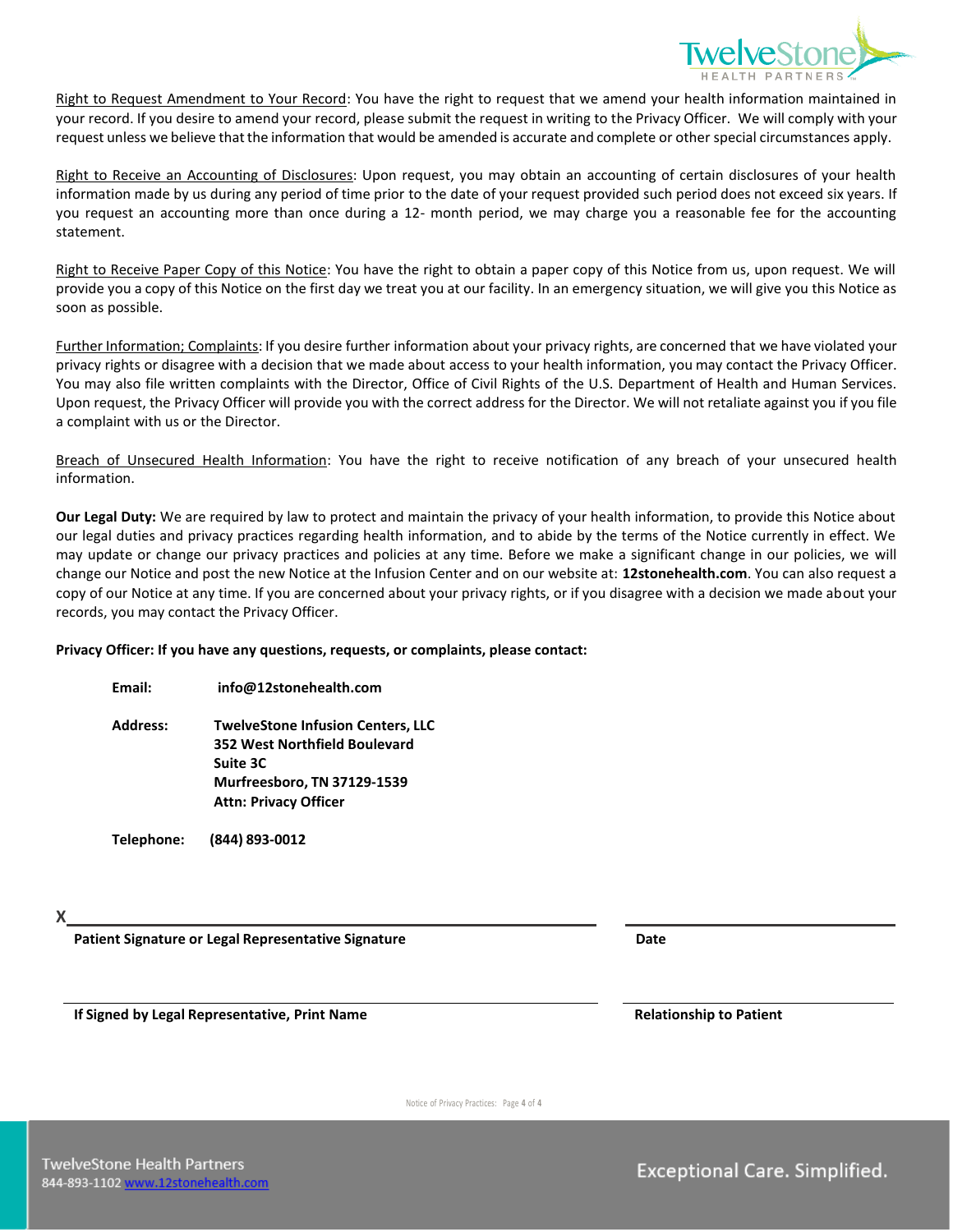

## **Patient Rights and Responsibilities**

#### **Your Rights:**

#### **Respectful and Safe Care**

- Be given considerate, respectful and compassionate care.
- Be given care in a safe environment, free from abuse and neglect (verbal, mental, physical or sexual).
- Know the names and jobs of the people who care for you.
- Know when students, residents or other trainees are involved in your care.
- Have your culture and personal values, beliefs and wishes respected.
- Be treated without discrimination based on race, color, national origin, age, gender, sexual orientation, gender identity or expression, physical or mental disability, religion, ethnicity, language or ability to pay.
- Be given a list of protective and advocacy services, when needed. These services help certain patients (e.g., children, elderly, disabled) exercise their rights and protect them from abuse and neglect.
- Ask for an estimate of charges before care is provided.

#### **Effective Communication and Participation in Your Care**

- Get information in a way you can understand. This includes sign language and foreign language interpreters and vision, speech and hearing aids provided free of charge.
- Be involved in your plan of care and discharge plan or request a discharge plan evaluation at any time.
- Involve your family in decisions about care.
- Ask questions and get a timely response to your questions or requests.
- Refuse care.
- Have someone with you for emotional support, unless that person interferes with your or others' rights, safety or health.
- Select someone to make health care decisions for you if at some point you are unable to make those decisions (and have all patient rights apply to that person).

#### **Privacy and Confidentiality**

- Have privacy and confidential treatment and communication about your care.
- Be given a copy of the HIPAA Notice of Privacy Practices.

#### **Complaints and Grievances**

• Complain and have your complaint reviewed without affecting your care.

#### **Your Responsibilities:**

- Provide accurate and complete information about your health, address, telephone number, date of birth, insurance carrier and employer.
- Call if you cannot keep your appointment.
- Be respectful of your Infusion Center team.
- Be considerate in language and conduct of other people and property, including being mindful of noise levels, privacy and number of visitors.

Patient Rights and Responsibilities: Page **1** of **4**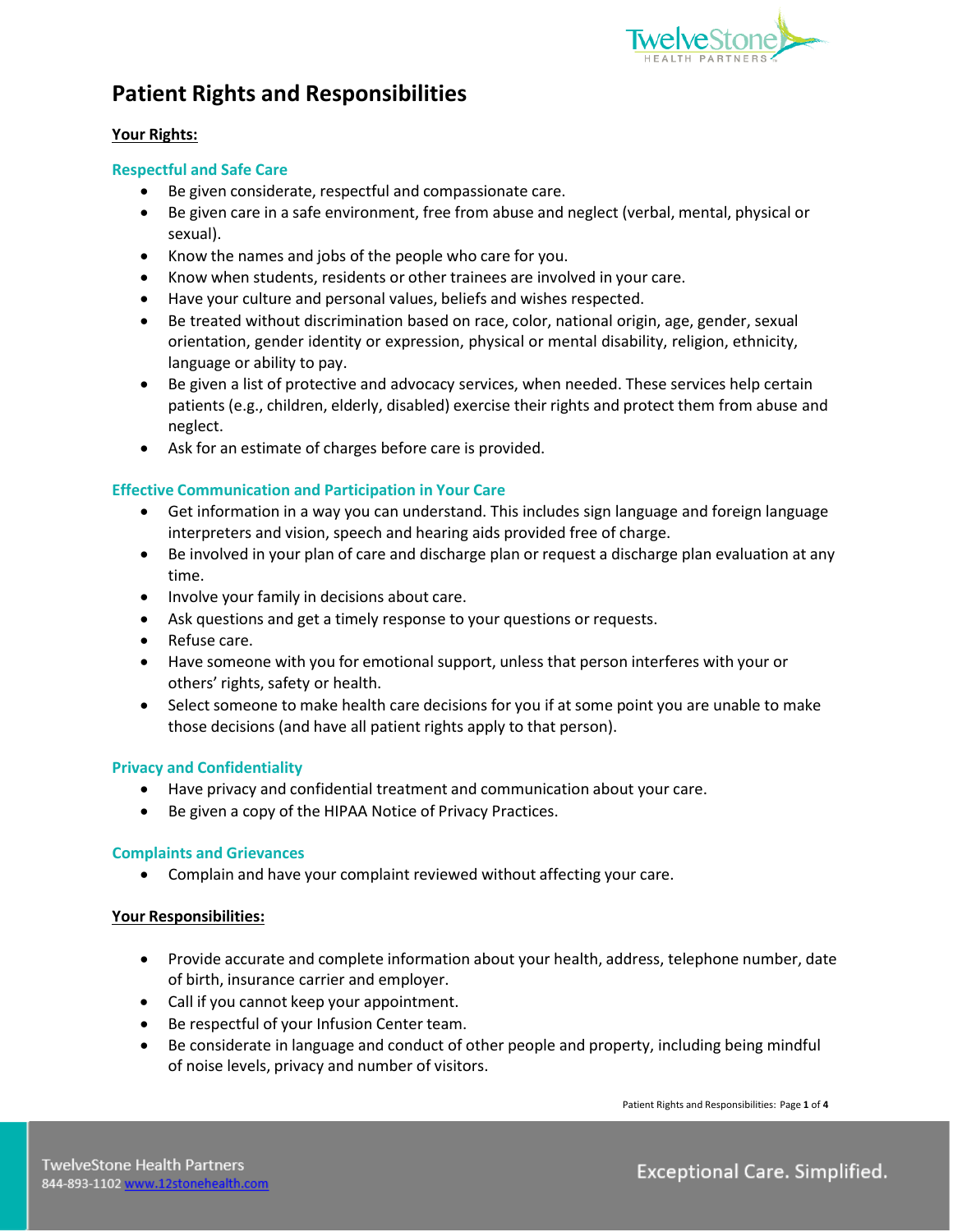

- Be in control of your behavior if feeling angry.
- Give us a copy of your advance directive.
- Ask questions if there is anything you do not understand.
- Report unexpected changes in your health.
- Take responsibility for the consequences of refusing care or not following instructions.
- Pay your bills or work with us to find funding to meet your financial obligations.

#### **Is compliance to medication therapy important?**

TwelveStone Health Partners understands how crucial a client's compliance to their prescribed therapy is to the outcomes of the client therapy program for their specific disease state. Noncompliance or poor compliance to the client medication treatment plan significantly increases the risk of poor health outcomes while increasing the risk of an adverse event, overall cost of care, and/or negative impacts on quality of life.

TwelveStone Health Partners Clinical Management Program is designed to support the following primary goals:

- Optimal clinical outcomes as it relates to your infusion therapy
- Medication compliance
- Educated and knowledgeable clients in regard to their medication treatment plan, disease state(s)
- Assist with educating our patients on how to manage their medication confidently
- Medication therapy supported by evidence based clinical guidelines that are designed to achieve the best patient outcomes
- Reducing the risk of side effects and/or reactions that could lead to missed time from work or school, ER visits, unplanned doctor visits, increased healthcare costs, etc.

The staff of TwelveStone Health Partners works with the client, healthcare team and available resources to implement appropriate interventions that will improve a client's infusion experience.

#### **Coordination of Care**

Effective and efficient communication is the key to the success of coordination of care when utilizing a multidisciplinary team that includes but is not limited to the Health Partners, the pharmacist, nursing, physician, providers, the client/caregiver and other exterior sources to optimize the best client outcome based on evidence-based practice standards.

Mechanisms are in place to facilitate communication between all levels of the multidisciplinary team personnel, the practitioners, administration, clients, and their families.

Continuity of care is facilitated by established formal and informal communication mechanisms between all disciplines providing care (whether directly or under contract).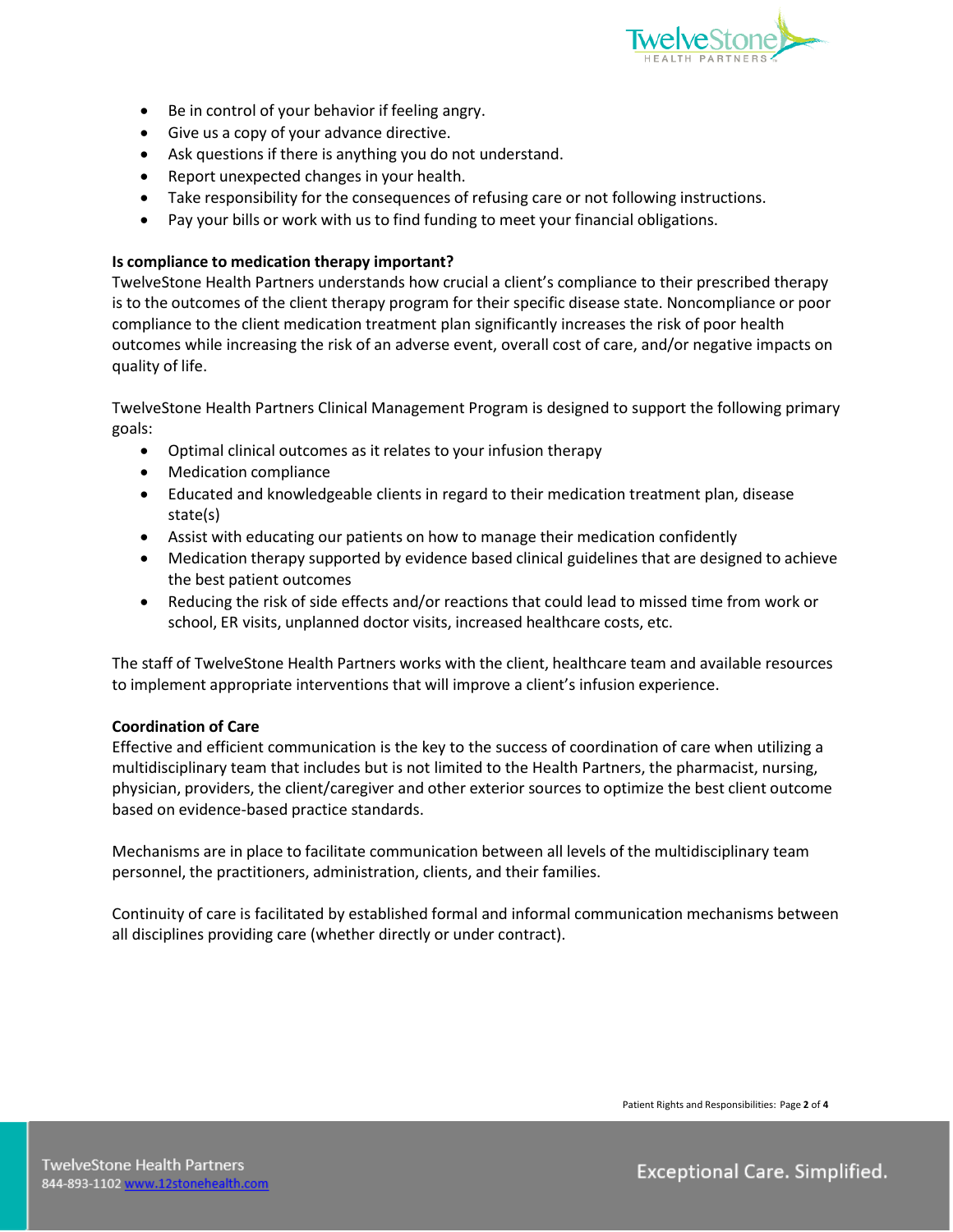

These communication mechanisms include, but are not limited to:

- a. Multidisciplinary team meetings
	- i. Written documentation of communication
	- ii. Fax
	- iii. Electronic mail
	- iv. In person
	- v. Summaries (as needed)
	- vi. Telephone communications and voicemail
	- vii.Reporting from and to on-call staff, practitioners, and the client.
- b. Ad hoc/Client Advocate case conferences when needed
- c. Family meetings as appropriate

Communication for the coordination of care is ongoing throughout the course of services, care, and treatment. From day one of the referral, questions, assessments, and activities.

#### **DRUG UTILIZATION REVIEW (DUR): For Your Safety**

TwelveStone Health Partners has a Drug Utilization Review program. The goal of the program is to improve client care, optimize outcome, identify and prevent the risk of an adverse event and assess for overall drug cost to the client and the insurance provider.

DUR is a continuous defined systematic process. It involves a comprehensive review of a client's medication and health history prior, during and after dispensing of prescribed medication(s). The pharmacist conducting a DUR does directly affect the quality of care for clients and outcomes.

TwelveStone Health Partners fosters your safety by:

- Assessing for potential drug interaction
- Drug to Drug
- Drug to food
- Assessing for Allergies/sensitive
- Assessing for side effects
- Common
- Moderate
- Severe
- Conducts Prospective, Concurrent and Retrospective reviews to monitor for
- Health Partners-dispensing activities (cost-effective drug selection)
- Appropriateness of drug therapy
- Effectiveness of drug therapy
- Prevention of potential dangers or adverse events
- Under or over use of drug
- Off-label use
- Box warning

Patient Rights and Responsibilities: Page **3** of **4**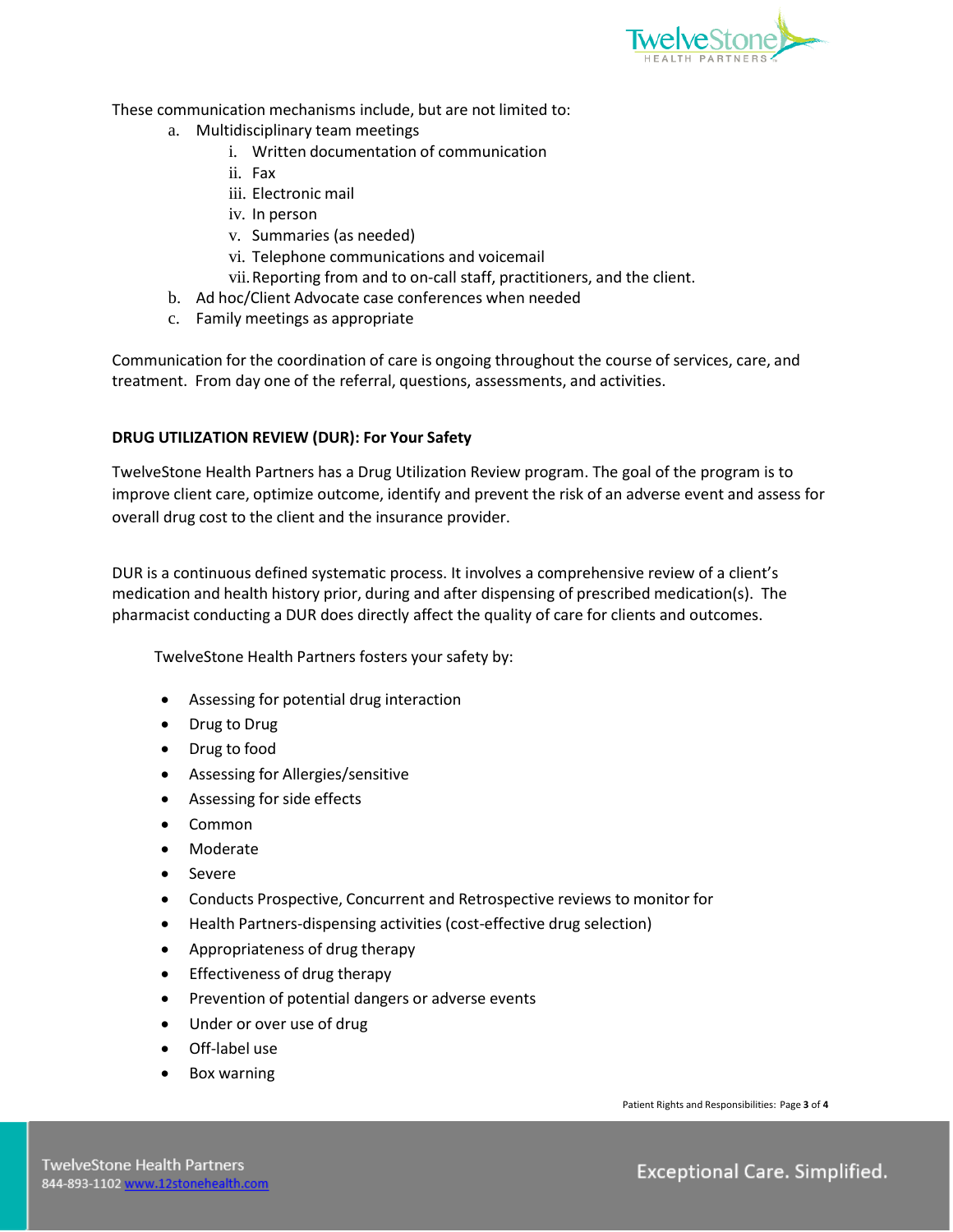

#### **Problem Solving Procedure**

If you have concerns or are not satisfied with services provided you may lodge a complaint without fear of discrimination, reprisal or unreasonable interruption of service:

- 1. Contact TwelveStone at 1-844-893-0012. We will notify you within five (5) calendar days of receiving your complaint by telephone, email, fax or written letter to confirm that we have received your complaint.
- 2. Complaints about fees, billing disputes and insurance matters that you feel we did not resolve to your satisfaction, should be directed to your insurance company or Consumer Affairs at 1-800- 342-8385.
- 3. To report abuse, neglect and/or exploitation, call toll free 1-888-APS-TENN (1-888-277-8366).

#### **Notice of Nondiscrimination/Filing a Grievance**

TwelveStone complies with applicable federal civil rights laws and does not discriminate, exclude or treat people differently on the basis of politics, social status, race, color, religion, sex, national origin, age or physical or mental disability with regard to access to treatment.

TwelveStone provides free aids and services to people with disabilities to communicate effectively with us, such as written information in large print and free language services to those whose primary language is not English.

If you feel that TwelveStone has failed to provide these services or has discriminated in any other way, you may file a grievance in person, or by mail, phone, fax or emails using the following contact information. Compliance Officer 352 W. Northfield Blvd, Suite 3, Murfreesboro, TN 37129, phone: 615- 278-3135, fax: 615-786-7694, email: [compliance@12stonehealth.com.](mailto:compliance@12stonehealth.com)

It is unlawful for TwelveStone to retaliate against anyone who opposes discrimination, files a grievance or participates in the investigation of a grievance.

Grievances must be submitted to TwelveStone within 60 days of the date you became aware of possible discriminatory action and must state the problem and the solution sought.

The availability and use of this grievance procedure does not prevent you from pursuing other legal or administrative remedies.

You may also file a civil rights complaint with the U.S. Department of Health and Human Services, Office for Civil Rights by using any of the following methods:

- Submit electronically through the Office for Civil Rights Complaint Portal, available at [https://ocrportal.hhs.gov/ocr/portal/lobby.jsf.](https://ocrportal.hhs.gov/ocr/portal/lobby.jsf)
- Write to U.S. Department of Health and Human Services, 200 Independence Avenue, SW Room 509F, HHH Building, Washington, D.C. 20201. Complaint forms are available at: [http://www.hhs.gov/ocr/office/file/index.html.](http://www.hhs.gov/ocr/office/file/index.html)
- Call 1-800-368-1019 (toll free) or 1-800-537-7697 (TDD).

Patient Rights and Responsibilities: Page **4** of **4**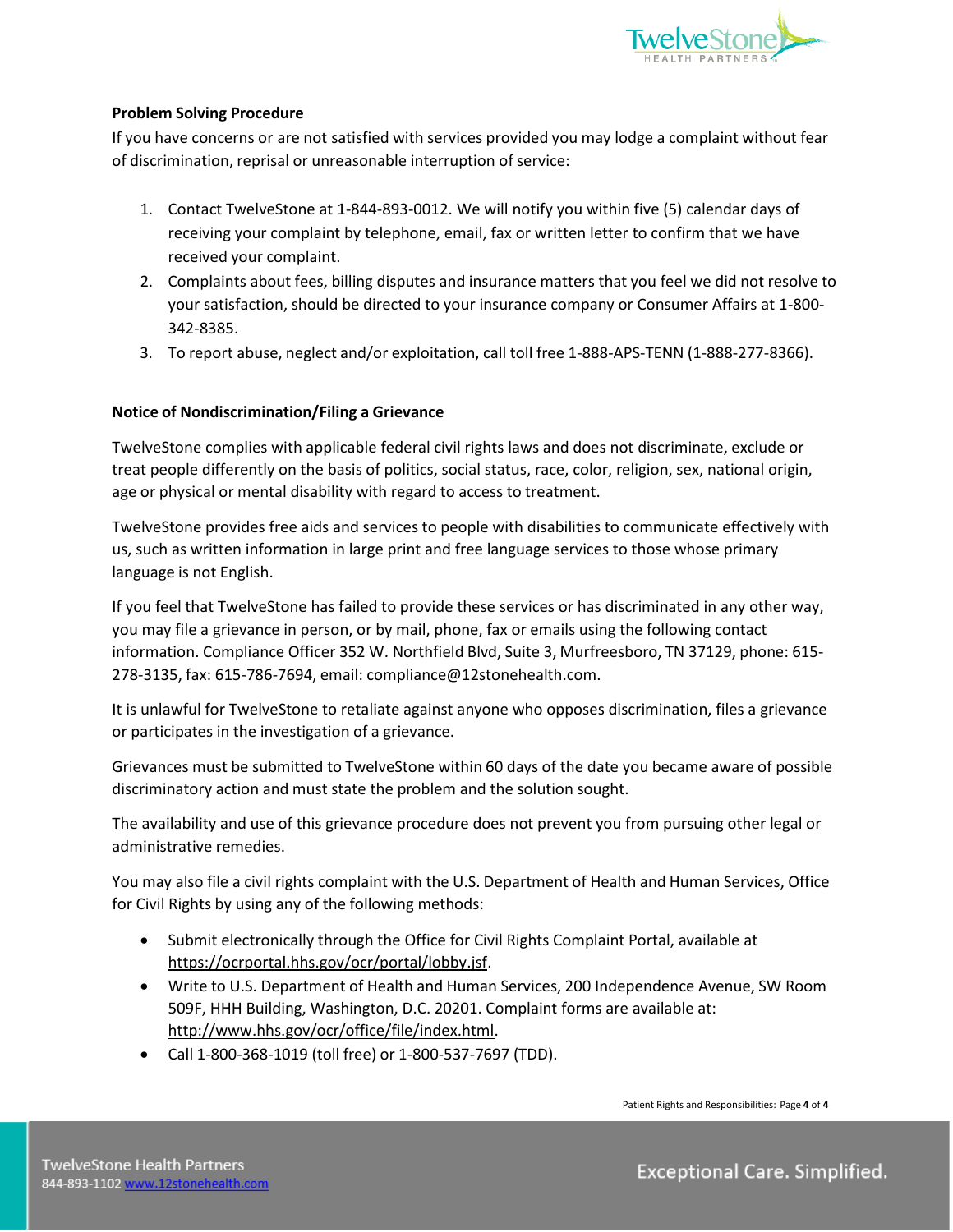|        | Patient History Form - Page 1 of 2 |  |  |
|--------|------------------------------------|--|--|
| $\sim$ |                                    |  |  |

#### **Patient History Form -** *Page 1 of 2* **TwelveStone Infusion Centers, LLC**



Date: 20012

|  | Fax: (800) 223-4063 |
|--|---------------------|
|--|---------------------|

| Please Fax, Email or Print this Assessment and Bring to your Infusion Appointment                                                                                                       |                                                              |                                                                                   |                                                               |  |
|-----------------------------------------------------------------------------------------------------------------------------------------------------------------------------------------|--------------------------------------------------------------|-----------------------------------------------------------------------------------|---------------------------------------------------------------|--|
|                                                                                                                                                                                         | <b>PATIENT INFORMATION</b>                                   |                                                                                   |                                                               |  |
| First Name:<br>Middle Initial:<br>Last Name:                                                                                                                                            |                                                              | <b>Marital Status:</b><br>$\square$ Male<br>$\Box$ Female<br>$\Box$ Widowed       | $\Box$ Single $\Box$ Married $\Box$ Divorced $\Box$ Separated |  |
|                                                                                                                                                                                         |                                                              | Patient Lives: □ Alone □ w/Spouse □ w/Family □ Nursing Home □ Other _____________ |                                                               |  |
| Home Phone #: (<br>Email Address:                                                                                                                                                       | Mobile Phone #: (                                            | and the Work Phone #: (                                                           |                                                               |  |
| May we contact you on your home # and leave a message? $\Box$ Yes $\Box$ No                                                                                                             |                                                              | Occupation:                                                                       |                                                               |  |
| May we contact you on your mobile # and leave a message? $\Box$ Yes $\Box$ No                                                                                                           |                                                              |                                                                                   |                                                               |  |
| May we contact you on your work # and leave a message? $\square$ Yes $\square$ No                                                                                                       |                                                              | Will you need an interpreter today? $\Box$ Yes $\Box$ No                          |                                                               |  |
| In case of emergency, please contact:                                                                                                                                                   |                                                              |                                                                                   | (name, relationship, and phone)                               |  |
| Are you Employed: $\Box$ Yes $\Box$ No                                                                                                                                                  |                                                              |                                                                                   |                                                               |  |
| Are you a Student: □ Yes □ No                                                                                                                                                           | Alcohol Use: □ Yes □ No<br>Drinks Per Week: ________________ | Tobacco Use: $\Box$ Yes $\Box$ No                                                 | Drug Use: $\Box$ Yes $\Box$ No                                |  |
|                                                                                                                                                                                         |                                                              |                                                                                   |                                                               |  |
|                                                                                                                                                                                         |                                                              |                                                                                   |                                                               |  |
| Please List ALL Hospitalizations and Surgeries in the Last 5 years:                                                                                                                     |                                                              |                                                                                   | Date:                                                         |  |
|                                                                                                                                                                                         |                                                              |                                                                                   |                                                               |  |
|                                                                                                                                                                                         |                                                              |                                                                                   |                                                               |  |
|                                                                                                                                                                                         |                                                              |                                                                                   |                                                               |  |
|                                                                                                                                                                                         |                                                              | Diagnosis:                                                                        |                                                               |  |
| Do you Understand your Plan of Care: $\Box$ Yes $\Box$ No                                                                                                                               |                                                              |                                                                                   |                                                               |  |
|                                                                                                                                                                                         |                                                              |                                                                                   |                                                               |  |
|                                                                                                                                                                                         | Location and Duration of Pain:                               |                                                                                   |                                                               |  |
| Please List ALL Medications including Dosage and Frequency:                                                                                                                             |                                                              |                                                                                   |                                                               |  |
| <b>Medication Name</b>                                                                                                                                                                  | Dose                                                         | Frequency                                                                         | <b>Start Date</b>                                             |  |
|                                                                                                                                                                                         |                                                              |                                                                                   |                                                               |  |
|                                                                                                                                                                                         |                                                              |                                                                                   |                                                               |  |
|                                                                                                                                                                                         |                                                              |                                                                                   |                                                               |  |
|                                                                                                                                                                                         |                                                              |                                                                                   |                                                               |  |
|                                                                                                                                                                                         |                                                              |                                                                                   |                                                               |  |
|                                                                                                                                                                                         |                                                              |                                                                                   |                                                               |  |
|                                                                                                                                                                                         |                                                              |                                                                                   |                                                               |  |
| Diet: $\Box$ Regular $\Box$ Soft $\Box$ Specialty:                                                                                                                                      | Appetite: □ Good □ Fair □ Poor                               | Are you Diabetic: □ Yes □ No Type:                                                |                                                               |  |
| Are You able to Care for Yourself: □ Yes □ No<br>If No, is your Caregiver willing to Provide Care: □ Yes □ No<br>Are they Supportive: $\Box$ Yes $\Box$ No                              |                                                              |                                                                                   |                                                               |  |
| Do You feel Safe at Home: $\Box$ Yes $\Box$ No                                                                                                                                          |                                                              | Does Anyone Threaten to Harm You: □ Yes □ No                                      |                                                               |  |
| <b>Functional Limitations:</b>                                                                                                                                                          |                                                              |                                                                                   |                                                               |  |
| $\Box$ Amputation $\Box$ Paralysis<br>$\Box$ Hearing Loss<br>$\Box$ Legally Blind<br>$\Box$ Ambulation<br>$\Box$ Bowel/Bladder Incontinence<br>$\Box$ Emotional/Mental<br>$\Box$ Speech |                                                              |                                                                                   |                                                               |  |
| Assistive Devices: □ Cane<br>$\square$ Walker<br>$\Box$ Wheelchair<br>$\Box$ Other                                                                                                      |                                                              |                                                                                   |                                                               |  |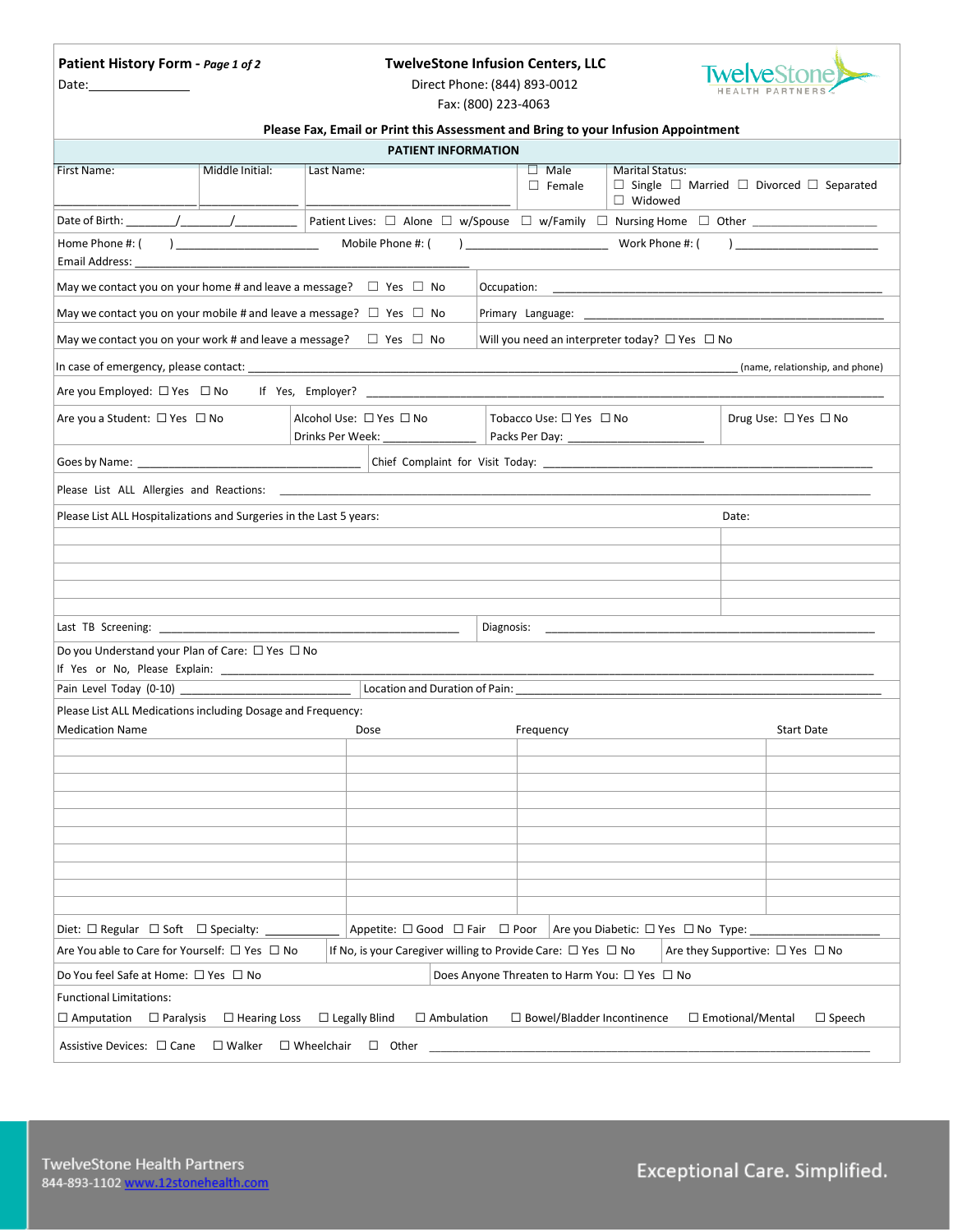### **Patient History Form -** *Page 2 of 2* **TwelveStone Infusion Centers, LLC**



Direct Phone: (844) 893-0012 **Patient Name:** Fax: (800) 223-4063

| PLEASE CHECK ANY OF THE FOLLOWING THAT APPLY TO YOU: |                                                                          |                                                                            |                                      |                               |
|------------------------------------------------------|--------------------------------------------------------------------------|----------------------------------------------------------------------------|--------------------------------------|-------------------------------|
| General:                                             | Eyes, Ears, Nose, Throat:                                                | Cardiovascular:                                                            | Psychiatric:                         | Musculoskeletal:              |
| $\Box$ Fatigue                                       | $\Box$ Recent Changes in Vision                                          | $\Box$ Heart Attack (recent or Past)                                       | $\Box$ Depression                    | $\Box$ Muscle Pain/Tenderness |
| $\Box$ Weakness                                      | $\Box$ Eye Pain                                                          | $\Box$ Chest Pain or Discomfort                                            | $\Box$ Anxiety                       | $\Box$ Muscle Weakness        |
| $\Box$ Fever or Chills                               | $\Box$ Dry Eyes                                                          | $\Box$ Shortness of Breath                                                 | □ History of Mental Illness          | $\Box$ Joint Swelling/Pain    |
| $\Box$ Trouble Sleeping                              | $\Box$ Glasses or Contacts                                               | $\Box$ Difficulty Breathing                                                | $\Box$ Panic Attacks                 | $\Box$ Redness of Joints      |
| $\Box$ Night Sweats                                  | $\Box$ Ear or Hearing Problems                                           | $\Box$ High Blood Pressure                                                 | $\Box$ Suicidal Thoughts or Attempts | $\square$ Arthritis           |
| $\Box$ History of Cancer                             | $\Box$ Hoarseness                                                        | $\Box$ Heart Murmur                                                        | <b>Gastrointestinal:</b>             | $\Box$ Fibromyalgia           |
| Neurological:                                        | $\Box$ Recent Nosebleeds                                                 | $\Box$ History of Rheumatic Fever                                          | $\Box$ Nausea or Vomiting            | $\Box$ Neck Pain              |
| $\Box$ Head Injury                                   | $\Box$ Sinus Problems or Discharge                                       | $\Box$ Blood Clots                                                         | $\Box$ Diarrhea                      | $\square$ Back Pain           |
| $\Box$ Recent Falls                                  | $\Box$ Dry Mouth                                                         | $\Box$ Swelling in Legs                                                    | $\Box$ Constipation                  | $\Box$ Leg Pain with Walking  |
| $\Box$ Trouble w/Speech                              | $\Box$ Sores in Mouth                                                    | Dermatologic:                                                              | $\Box$ Change in Bowel Habits        | $\Box$ Leg Cramping           |
| $\Box$ Numbness/Tingling                             | Genitourinary:                                                           | $\Box$ Skin Cancer                                                         | □ Bloody Stool                       | Respiratory:                  |
| $\Box$ Dizziness/Lightheaded                         | $\Box$ Difficulty Urinating                                              | $\Box$ New Rash or Itching                                                 | $\Box$ Fistulas                      | $\Box$ Asthma                 |
| $\Box$ Fainting                                      | $\Box$ Pain or Burning w/Urination                                       | $\Box$ Open Wounds                                                         | $\Box$ Ulcers                        | $\Box$ Wheezing               |
| $\Box$ Seizures                                      | $\Box$ Blood in Urine                                                    | $\Box$ Hair or Nail Changes                                                | $\Box$ Abdominal Pain/Bloating       | $\Box$ Cough                  |
| $\Box$ History of Epilepsy                           | $\Box$ Frequent Urination/Urgency                                        | Hematological:                                                             | $\Box$ Reflux                        | □ Yellow or Green Mucus       |
| $\Box$ History of Migraines                          | $\square$ Incontinence of Urine                                          | $\Box$ Swollen Lymph Nodes/Glands                                          | $\Box$ Hepatitis or Cirrhosis        | $\Box$ Coughing Up Blood      |
| $\Box$ Headaches                                     | □ Kidney Disease                                                         | $\Box$ Bleeding Disorder                                                   | $\Box$ Incontinence of Stool         | $\Box$ Blood Clots in Lungs   |
| $\Box$ Paralysis/Stroke                              | $\Box$ Discharge from Penis/Vagina                                       | $\Box$ Anemia                                                              | $\Box$ Weight Gain or Loss           | $\Box$ TB                     |
| $\Box$ Lack of Coordination                          | $\Box$ Genital Rash                                                      | $\Box$ Bruises Easily                                                      | Allergy/Immunological:               | $\Box$ Painful Breathing      |
| $\Box$ Tremors                                       |                                                                          |                                                                            | □ Food or Drug Allergy               |                               |
|                                                      |                                                                          |                                                                            | $\Box$ Seasonal Allergies            |                               |
|                                                      |                                                                          |                                                                            | $\Box$ Recent Fever                  |                               |
|                                                      |                                                                          |                                                                            | $\Box$ Hives                         |                               |
|                                                      |                                                                          |                                                                            | $\Box$ Exposure to HIV/AIDS          |                               |
|                                                      | <b>Females Only:</b> Are you Pregnant: $\Box$ Yes $\Box$ No $\Box$ Maybe |                                                                            |                                      |                               |
| If Yes, How Many Weeks:                              |                                                                          | Are you Breastfeeding: $\Box$ Yes $\Box$ No                                |                                      |                               |
| <b>Males Only:</b>                                   | $\Box$ Frequent Night Urination                                          | Number of Times Per Night:                                                 | $\Box$ Bladder Problems              | □ Prostate Cancer             |
|                                                      |                                                                          | <b>PATIENT SIGNATURE</b>                                                   |                                      |                               |
|                                                      |                                                                          |                                                                            |                                      |                               |
|                                                      |                                                                          |                                                                            |                                      |                               |
| <b>Patient Signature</b>                             |                                                                          |                                                                            | Date                                 |                               |
|                                                      |                                                                          |                                                                            |                                      |                               |
| Signature if Patient Unable to Sign                  |                                                                          | Relationship to Patient                                                    |                                      |                               |
| TwelveStone Representative Signature                 |                                                                          |                                                                            | Date                                 |                               |
|                                                      |                                                                          | IF THERE IS ANYTHING WE CAN DO TO BETTER CARE FOR YOU, PLEASE LET US KNOW. |                                      |                               |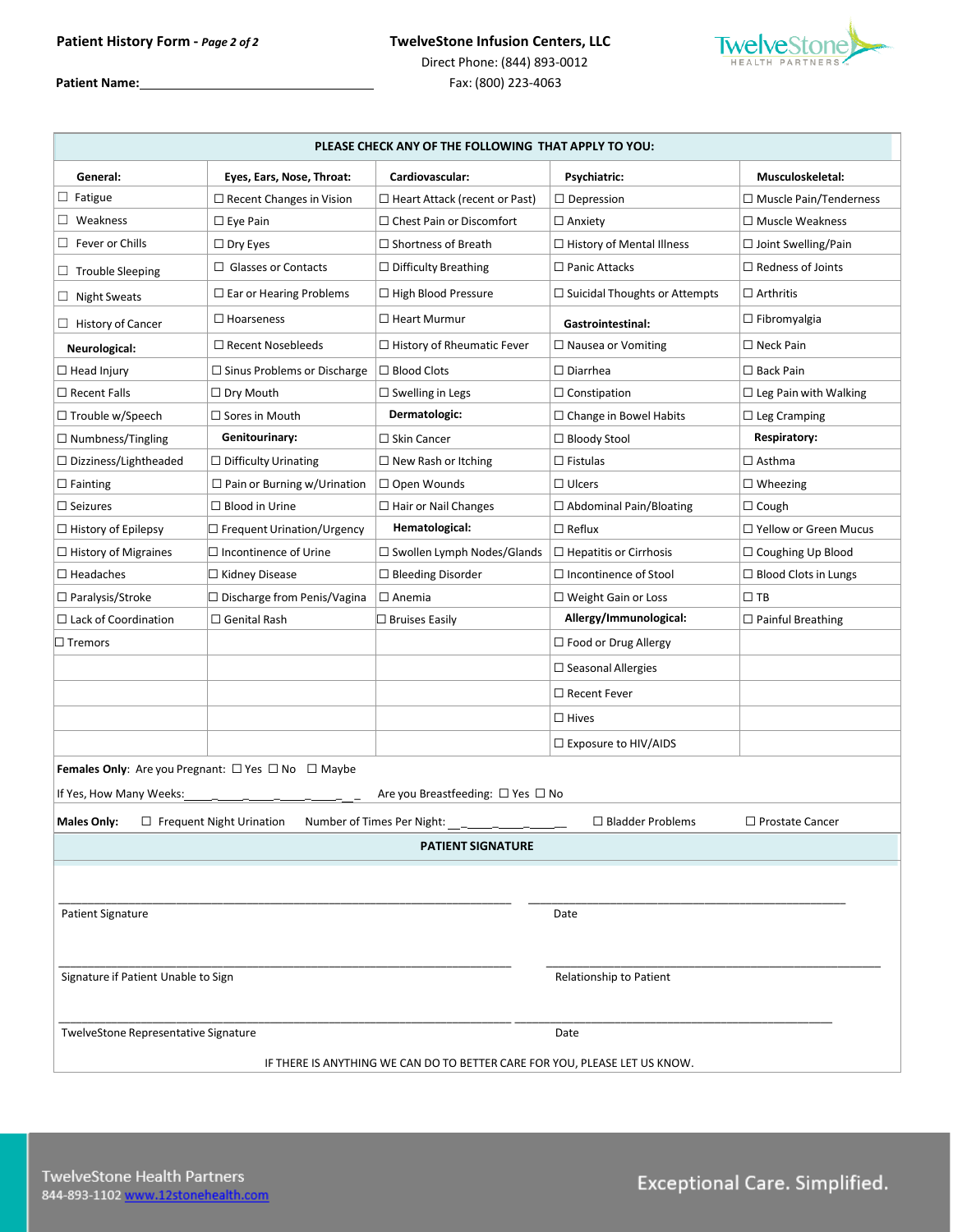

#### **TWELVESTONE INFUSION CENTERS, LLC PATIENT CONSENT**

#### **1. CONSENT TO INFUSION THERAPY, MEDICAL CARE AND TREATMENT**

I voluntarily consent to any and all health care treatment and diagnostic procedures, including but not limited to infusion therapy, medical examinations, and tests, provided by TwelveStone Infusion Centers, LLC (the "Infusion Center") and its associated physicians, providers, nurses, and clinicians (collectively, the "Clinicians"). I understand that in many instances the Clinicians are carrying out orders from my referring health care provider. Though I expect the care given will meet customary standards, I understand there are no guarantees concerning the results of my care. I also understand that if I do not follow my referring provider's or the Clinicians' recommendations as they may relate to my health that the Infusion Center and the Clinicians will not be responsible for any injuries or damages that are the result of my non-compliance. I understand that if any employee or any individual associated with the Infusion Center is exposed to my blood or body fluids, I will be tested for the hepatitis viruses and the Human Immunodeficiency Virus (HIV). I also understand that I will receive education related to this testing and that I will not be charged for testing and education related to the exposure. Prescribed Therapy (Medication): Referring Physician:

#### **2. CONSENT TO TREATMENT IN AN OPEN TREATMENT AREA**

I acknowledge and understand that the Infusion Center provides infusion therapy and medical care in an open treatment environment. Despite safeguards and using reasonable care, it is always possible in the Infusion Center that I may learn information regarding other patients or they may inadvertently learn something about me. In all cases, the Infusion Center expects and requires that its patients maintain strict confidentiality of any inadvertently disclosed health information of others.

#### **3. CONSENT TO PHOTOGRAPH, VIDEOTAPE OR RECORD**

I authorize the Infusion Center to photograph, videotape, or record me and agree that the images, video, or recordings may be used for medical reasons (including training, education, or research). I hereby release the Infusion Center, its employees, Clinicians, and other authorized persons from any responsibility which might arise from the taking and authorized use of such images, video, or recordings. **Patient Initials: x**

#### **4. CONSENT TO USE OF INFORMATION**

Electronic Health Records. I understand that the Infusion Center may collaborate with other health care providers to coordinate, manage, and provide health care to me, and I voluntarily consent to the Infusion Center's sharing my health information and records electronically or otherwise for the purposes of treatment, payment, and operations and other purposes as outlined in the Infusion Center's Notice of Privacy Practices. I consent to the inclusion in my electronic health record of any sensitive diagnoses and related information such as HIV/AIDS status, sexually transmitted diseases, genetic information, and mental health and substance abuse, etc. I understand that my electronic health records will be accessible by our Clinicians and other Infusion Center personnel and individuals approved to access such records for purposes related to treatment, payment, and health care operations and other purposes as outlined in the Infusion Center's Notice of Privacy Practices.

Use and Disclosure of Information. In addition, I acknowledge and agree that the Infusion Center may use and disclose my health information for a range of purposes, including but not limited to: treatment, eligibility verification, and payment to private and public payers or their agents including insurance companies, managed care organizations, my employer (if I am injured at work), state and federal government programs, Workers' Compensation programs, quality of care assessment and improvement activities, evaluating the performance of qualifications of Clinicians, conducting medical and nursing training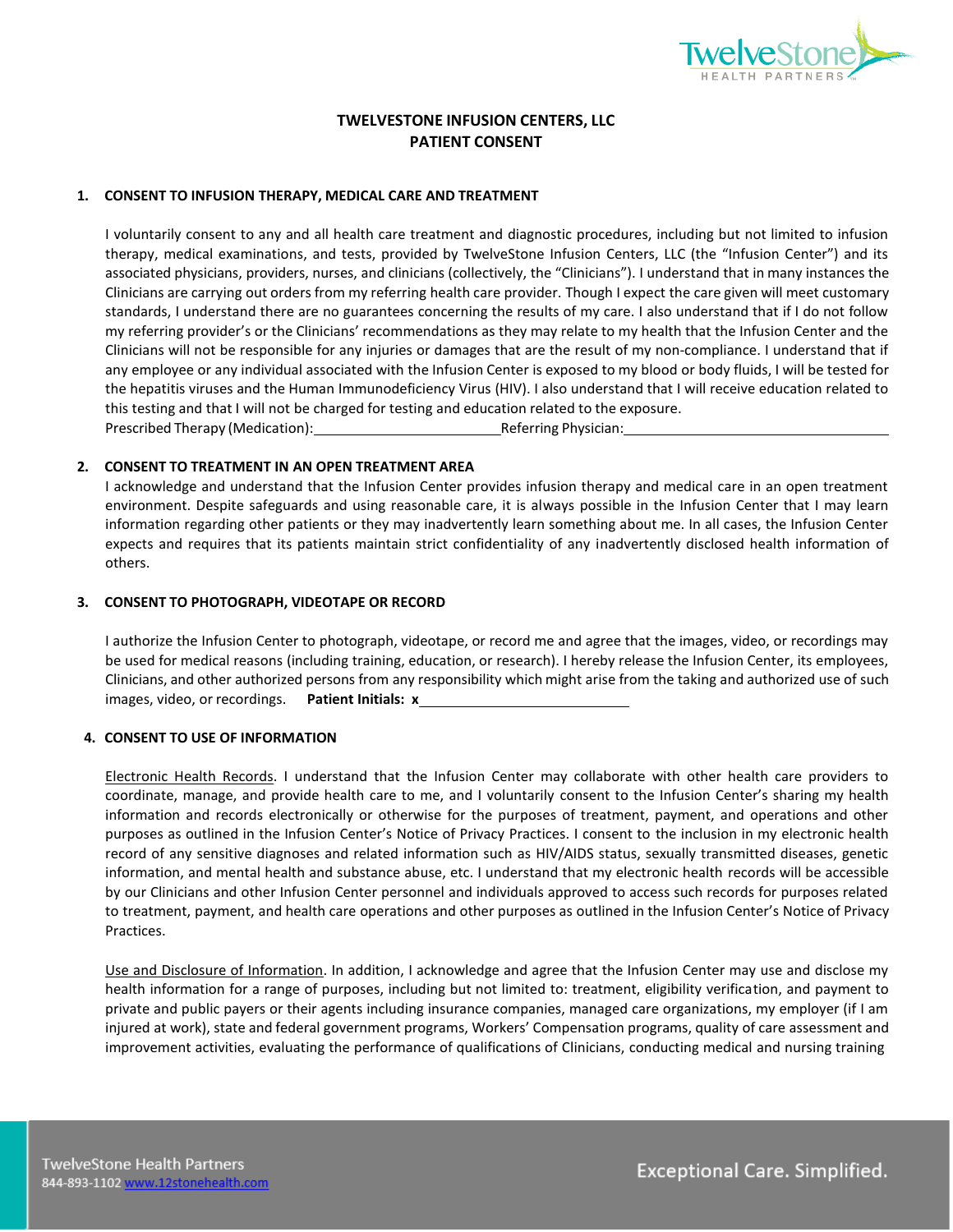

and education programs, conducting or arranging for medical review, audit services, ensuring compliance with legal, regulatory, and accreditation requirements, and public health and health oversight services. All of these uses and disclosures are more fully outlined in the Infusion Center's Notice of Privacy Practices.

Request for Information from Others. I consent to Infusion Center's request of my health information from other providers of care to me, receipt of and release of my health information, whether written, verbal, or electronic, for the uses described above, and Infusion Center's participation in any health information exchange described in the Infusion Center's Notice of Privacy Practices.

#### **5. ACKNOWLEDGEMENT OF RECEIPT OF NOTICE OF PRIVACY PRACTICES**

I acknowledge that I have received or been offered a copy of the Infusion Center's Notice of Privacy Practices, which provides information on how the Infusion Center may use or disclose my health information.

#### **6. ASSIGNMENT OF BENEFITS**

I hereby assign to and authorize payment of all insurance and health care benefits available to me directly to the Infusion Center for services provided to me. I understand that benefits may be payable to me directly if I do not provide this authorization.

#### **7. FINANCIAL RESPONSIBILITY**

I understand and agree that I am financially responsible for payment of all charges incurred which are not paid by insurance or health care benefits, including any and all products (e.g. medications) provided or services rendered to me which are not eligible for payment (non-covered) under health care plans, Medicare, Medicaid, or other insurance or payers (e.g., services rendered by health care providers who do not participate with my insurance plan). Non-covered products and non-covered services also may include those products and services the Infusion Center and the Clinicians initially determine to be medically necessary but are later determined unnecessary or denied by my insurance or payer.

#### **8. PERSONAL VALUABLES**

I understand that the Infusion Center does not accept responsibility for any lost, stolen, or damaged personal items while I am at the Infusion Center.

| (Print)                                                                                |                     |
|----------------------------------------------------------------------------------------|---------------------|
|                                                                                        |                     |
|                                                                                        |                     |
|                                                                                        |                     |
|                                                                                        |                     |
| Patient Signature or Legal Representative Signature                                    | <b>Today's Date</b> |
| If Signed by Legal Representative, Relationship to Patient (e.g. parent, spouse, etc): |                     |
| (Print Name and Provide Relationship)                                                  |                     |